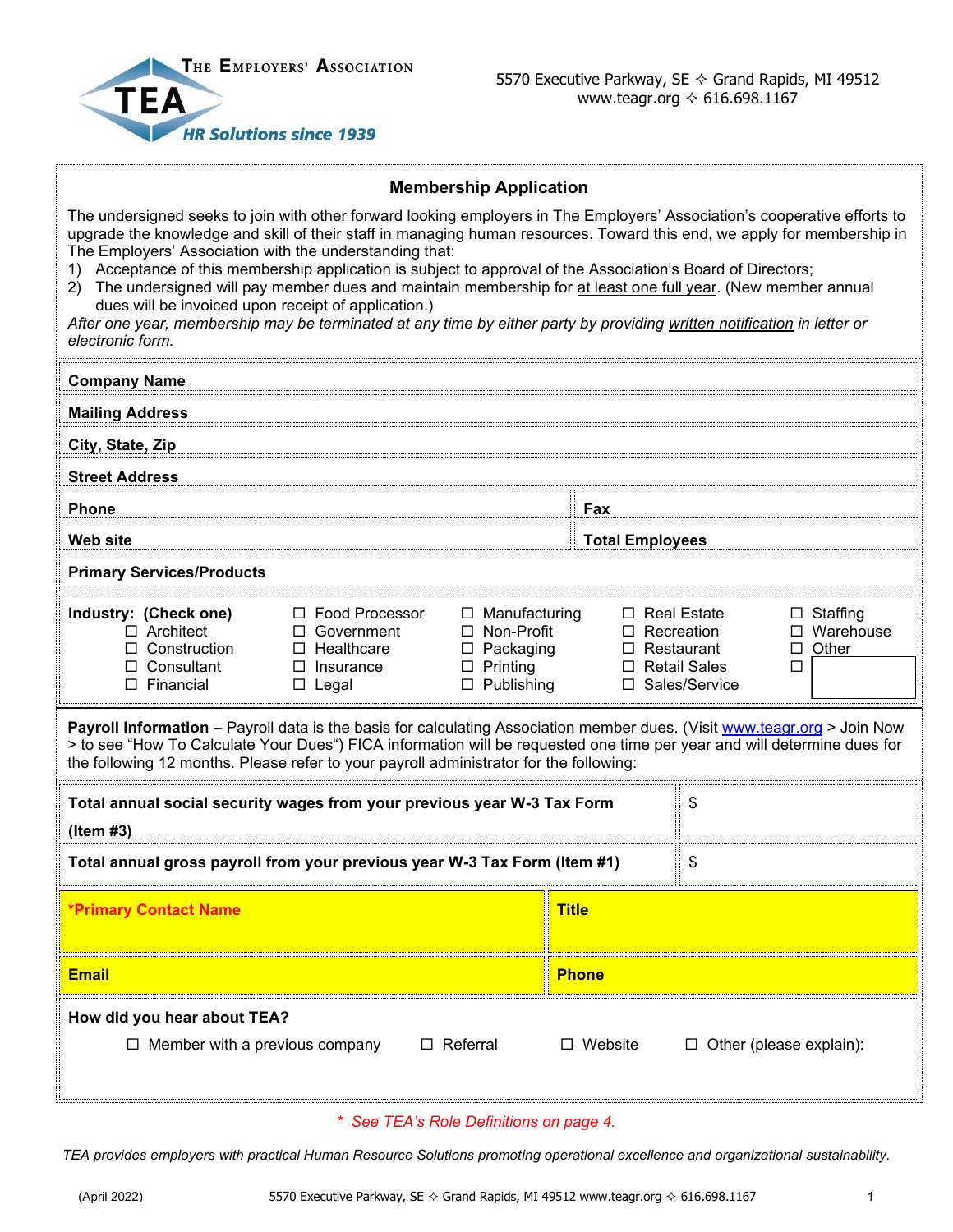To ensure that Association mailing lists, survey questionnaires and reports, special reports, general mailings, and emails are directed to the appropriate staff members, please complete the following information. *See page 4 for TEA Role Definitions*.

|                                                                     | <b>Name</b> | <b>Title</b> | <b>Phone</b> | <b>Email address</b> |
|---------------------------------------------------------------------|-------------|--------------|--------------|----------------------|
| Company Administrator                                               |             |              |              |                      |
| Receives Membership Dues (only<br>if different from Company Admin.) |             |              |              |                      |
| Chief Executive - CEO/President                                     |             |              |              |                      |
| Human Resources Executive                                           |             |              |              |                      |
| <b>Training Administrator</b>                                       |             |              |              |                      |
| Receives survey questionnaires                                      |             |              |              |                      |
| Receives survey results                                             |             |              |              |                      |
| Receives Executive Update<br>(Newsletter)                           |             |              |              |                      |
| Interested in Round Tables:                                         |             |              |              |                      |
| <b>CEO</b>                                                          |             |              |              |                      |
| Diversity, Equity & Inclusion                                       |             |              |              |                      |
| <b>Human Resources</b>                                              |             |              |              |                      |
| Learning & Development                                              |             |              |              |                      |
| Safety                                                              |             |              |              |                      |
| Young Professionals                                                 |             |              |              |                      |
| Receives meeting notices for:                                       |             |              |              |                      |
| Human Resource Group<br>(HRG) meetings (SHRM<br>Chapter)*           |             |              |              |                      |

**\*** Human Resources Group (HRG) is a local chapter of SHRM (Society for Human Resource Management). Joining TEA waves individual HRG annual membership dues for TEA member employees completing an HRG application. Contact our office for more information about HRG.

#### **Confidentiality Agreement**

The Employers' Association provides member organizations with information and publications that are confidential and to be used only as internal information. As a member, you agree to hold such information in the strictest confidence and not disclose this information to any third party person, firm or corporation, either orally or in writing, or to use such information for personal gain or recognition through advisory or consulting activities.

You are permitted to provide TEA information and data to third parties you may hire for services relating to the operation of your business. You must notify TEA of such a relationship prior to your furnishing the information to a non-employee. You must notify the third party that TEA confidential information shall be used only for services provided by the third party to you, and the third party shall not disclose such information to any other person, business, or corporation.

As a member, you and your organization agree to refrain from copying or transmitting this information in any way.

**Violations of this agreement may result in the revocation of membership privileges and legal action.**

As a representative authorized to act on behalf of my organization, I hereby certify that I have read this agreement and will comply with the non-disclosure requirements as stated above. I also certify that I will keep all information under the appropriate security safeguards within my organization to prevent any unauthorized disclosure to others.

| <b>Authorized Signature</b><br>(by checking this box you are giving your signature authorization) | <b>Title</b> |  |
|---------------------------------------------------------------------------------------------------|--------------|--|
| <b>Print Name</b>                                                                                 | <b>Date</b>  |  |

#### **Please email completed application to tea@teagr.org.**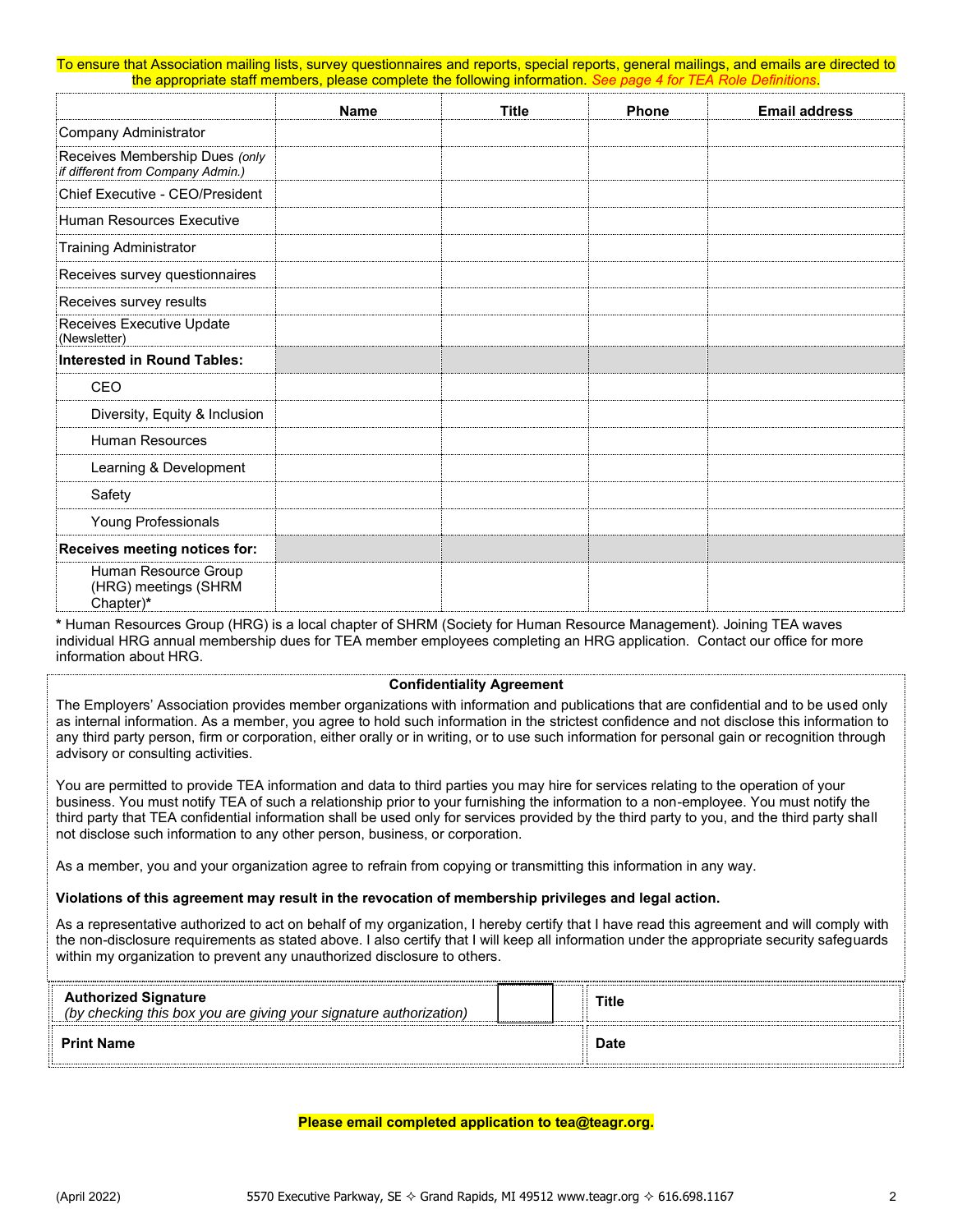

# **How to Calculate Your TEA Dues**

**\_\_\_\_\_\_\_\_\_\_\_\_\_\_\_\_\_\_\_\_\_\_\_\_\_\_\_\_\_\_\_\_\_\_\_\_\_\_\_\_\_\_\_\_\_\_\_\_\_\_\_\_\_\_\_\_\_\_\_\_\_\_\_\_**

- 1. Take your total FICA-taxable wage amount (found on your W3 form #3) from the previous year's tax return
- 2. Divide by 10,000 (round to nearest 10,000)
- 3. Add 30
- 4. Multiple by 4 = **Annual dues**

| The MAXIMUM annual dues an organization will invest.  \$3,000*   |  |
|------------------------------------------------------------------|--|
| The MINIMUM annual dues an organization will invest \$500        |  |
| *The maximum annual dues for a non-profit organization is\$2,000 |  |

### **Business Expense**

Dues paid to The Employers' Association are not deductible as a charitable contribution for federal income tax purposes. Dues are considered an ordinary and necessary business expense or deducted under other provisions of the IRS Code as recommended by your accountant.

### **Cancellation Requirement**

Membership is automatically renewed annually for all members in good standing. To cancel membership, TEA must receive **written notification**. Any unpaid charges must be paid prior to a membership cancellation. The member is responsible for payment of all membership dues/service invoices issued to that point.

*Membership in The Employers' Association is held by the organization as a benefit for all employees.*

*Membership is not held by an individual.*